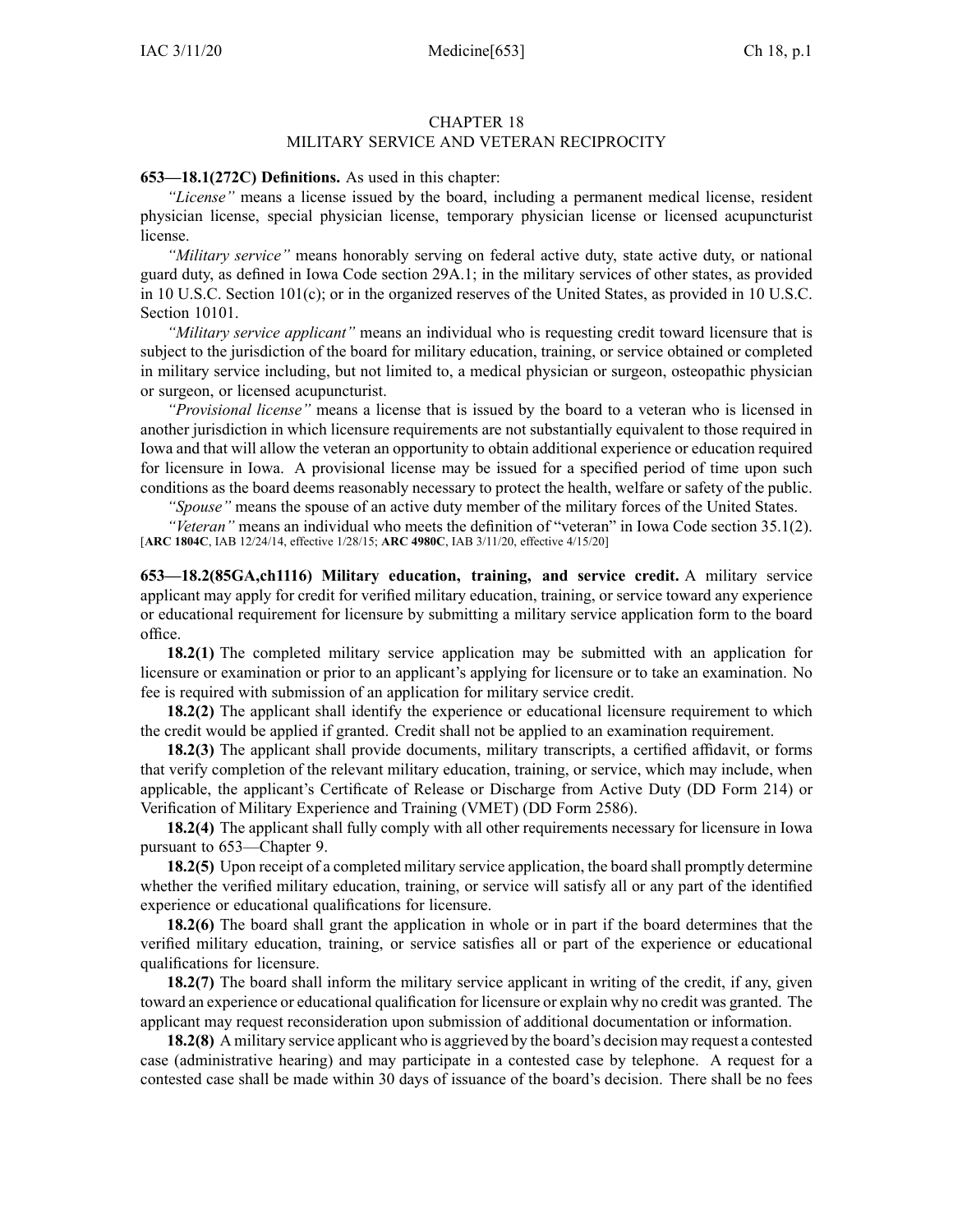or costs assessed against the military service applicant in connection with <sup>a</sup> contested case conducted pursuan<sup>t</sup> to this subrule.

**18.2(9)** The board shall gran<sup>t</sup> or deny the military service application prior to ruling on the application for licensure. The applicant shall not be required to submit any fees in connection with the licensure application unless the board grants the military service application. If the board does not gran<sup>t</sup> the military service application, the applicant may withdraw the licensure application or reques<sup>t</sup> that the application be placed on pending status. The withdrawal of <sup>a</sup> licensure application shall not preclude subsequent applications supported by additional documentation or information. [**ARC [1804C](https://www.legis.iowa.gov/docs/aco/arc/1804C.pdf)**, IAB 12/24/14, effective 1/28/15]

## **653—18.3(272C) Veteran and spouse reciprocity.**

**18.3(1)** A veteran or spouse with an unrestricted professional license in another jurisdiction may apply for licensure in Iowa through reciprocity. A veteran or spouse must pass any examinations required for licensure to be eligible for licensure through reciprocity. A fully completed application for licensure submitted by an applicant under this subrule shall be given priority and shall be expedited.

**18.3(2)** An application for licensure by reciprocity shall contain all of the information required of all applicants for licensure who hold unrestricted licenses in other jurisdictions and who are applying for licensure by reciprocity, including but not limited to completion of all required forms, paymen<sup>t</sup> of applicable fees, disclosure of criminal or disciplinary history, and, if applicable, <sup>a</sup> criminal history background check. In addition, the applicant shall provide such documentation as is reasonably needed to verify the applicant's status as <sup>a</sup> veteran under Iowa Code section [35.1\(2\)](https://www.legis.iowa.gov/docs/ico/section/35.1.pdf) or as <sup>a</sup> spouse.

**18.3(3)** Upon receipt of a fully completed licensure application, the board shall promptly determine if the professional or occupational licensing requirements of the jurisdiction where the veteran or spouse islicensed are substantially equivalent to the licensing requirementsin Iowa. The board may consider the following factors in determining substantial equivalence: scope of practice, education and coursework, degree requirements, and postgraduate experiences.

**18.3(4)** The board shall promptly gran<sup>t</sup> <sup>a</sup> license to the veteran or spouse if the veteran or spouse is licensed in the same or similar profession in another jurisdiction whose licensure requirements are substantially equivalent to those required in Iowa, unless the applicant is ineligible for licensure based on other grounds, for example, the applicant's disciplinary or malpractice history or criminal background.

**18.3(5)** If the board determines that the licensing requirements in the jurisdiction in which the veteran or spouse is licensed are not substantially equivalent to those required in Iowa, the board shall promptly inform the applicant of the additional experience, education, or examinations required for licensure in Iowa. Unless the applicant is ineligible for licensure based on other grounds, such as disciplinary or malpractice history or criminal background, the following shall apply:

*a.* If the applicant has not passed the required examination(s) for licensure, the applicant may reques<sup>t</sup> that the application be placed in pending status.

*b.* If additional experience or education is required in order for the applicant's qualifications to be considered substantially equivalent, the applicant may reques<sup>t</sup> that the board issue <sup>a</sup> provisional license for <sup>a</sup> specified period of time during which the applicant will successfully complete the necessary experience or education. The board shall issue <sup>a</sup> provisional license for <sup>a</sup> specified period of time upon such conditions as the board deems reasonably necessary to protect the health, welfare or safety of the public, unless the board determines that the deficiency is of <sup>a</sup> character that the public health, welfare or safety will be adversely affected if <sup>a</sup> provisional license is granted.

*c.* If <sup>a</sup> reques<sup>t</sup> for <sup>a</sup> provisional license is denied, the board shall issue an order fully explaining the decision and shall inform the applicant of the steps the applicant may take in order to receive <sup>a</sup> provisional license.

*d.* If <sup>a</sup> provisional license is issued, the application for full licensure shall be placed in pending status until the necessary experience or education has been successfully completed or the provisional license expires, whichever occurs first. The board may extend <sup>a</sup> provisional license on <sup>a</sup> case-by-case basis for good cause.